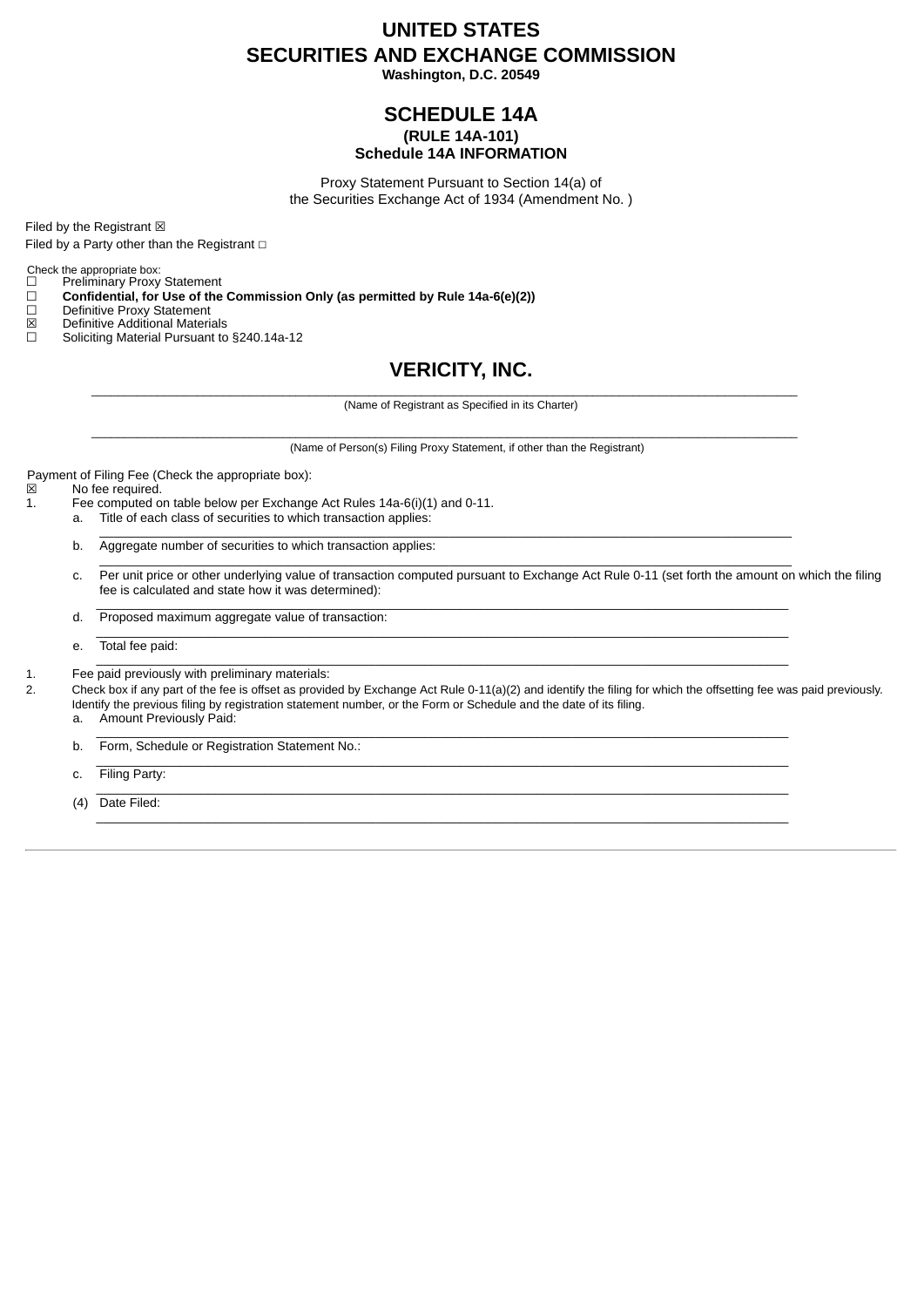

You invested in VERICITY, INC. and it's time to vote!<br>You have the right to vote on proposals being presented at the Annual Meeting. This is an important notice regarding the<br>availability of proxy material for the sharehol

VERCEY, INC.<br>IETRO W. BITH MANNE AVE., SUITE 0805<br>CHICAGO, IL 68621

Get informed before you vote<br>View the Notice & Proxy Statement, Annual Report online OR you can receive a free paper or email copy of the material(s) by<br>requesting pror to July 20, 2022. If you would like to request a copy



\*Please check the meeting materials for any special requirements for meeting attendance